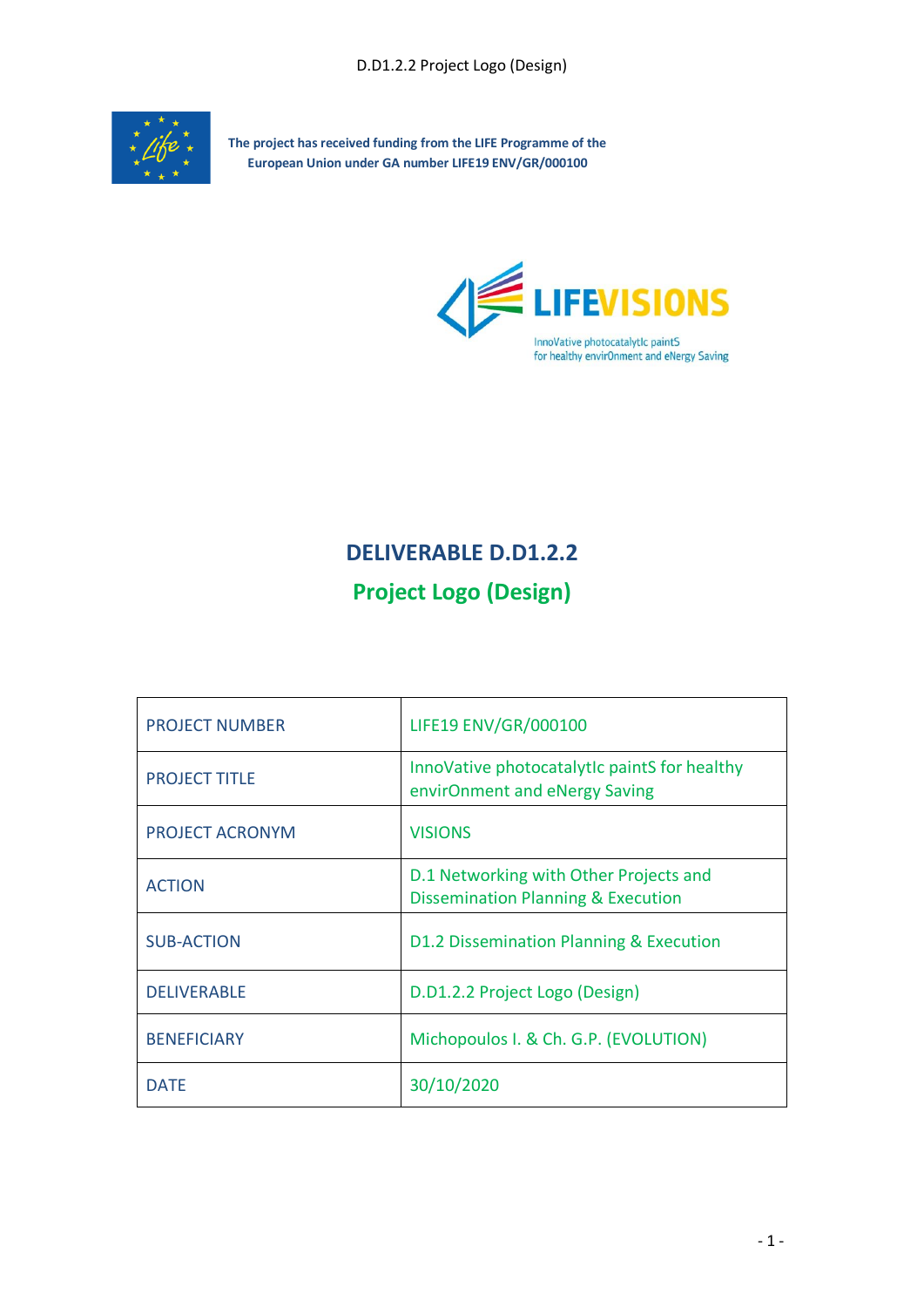## **TABLE OF CONTENT**

| $1_{\cdot}$ | Introduction 4 |  |
|-------------|----------------|--|
| 1.1.        |                |  |
| 1.2.        |                |  |
|             |                |  |
| 2.          |                |  |
| 2.1.        |                |  |
| 2.2.        |                |  |
| 2.3.        |                |  |
| 2.4.        |                |  |
|             |                |  |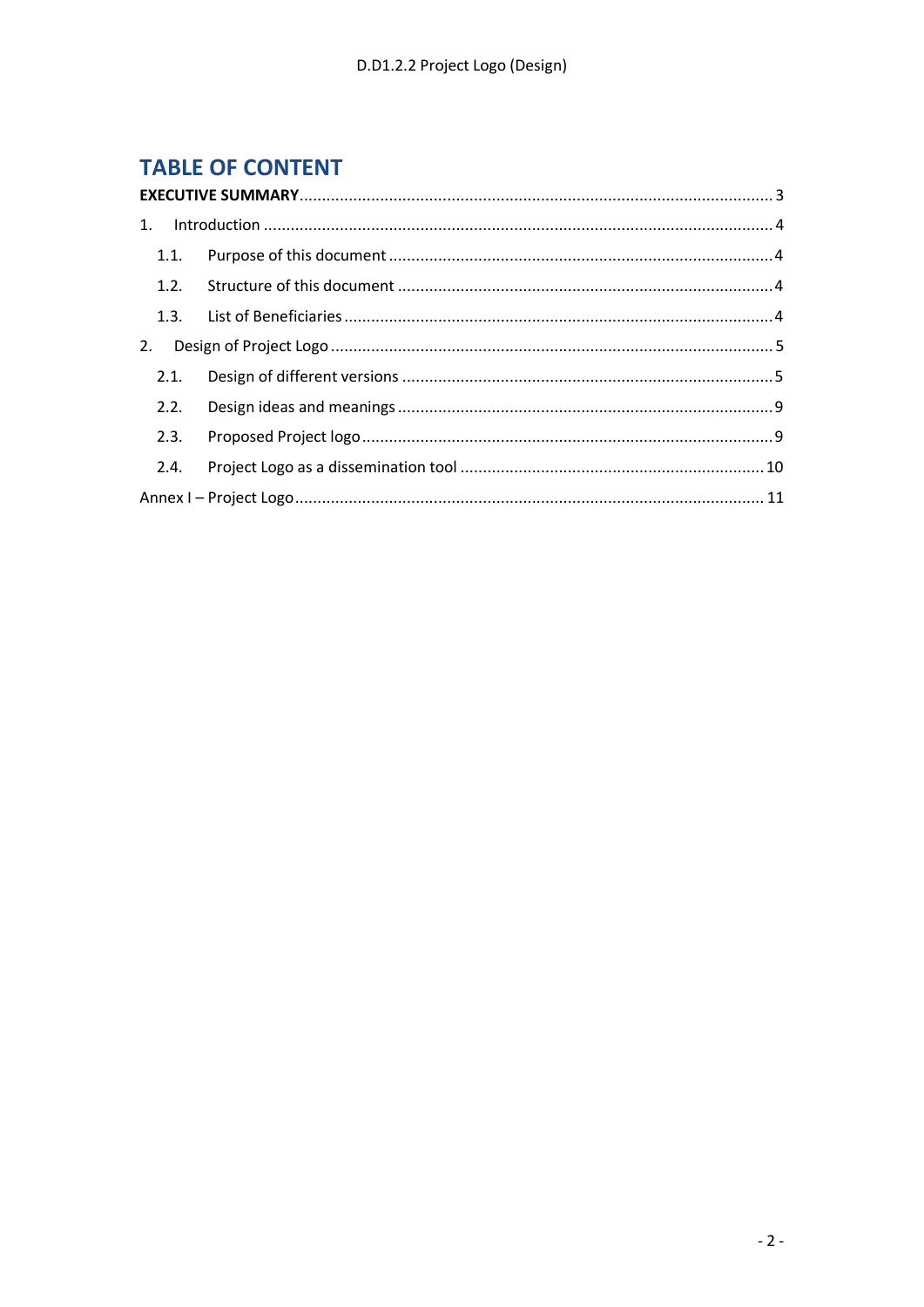### <span id="page-2-0"></span>**EXECUTIVE SUMMARY**

The VISIONS project aims at upscaling innovative photocatalytic paint, improving the quality of the indoor environment while it will enable significant energy savings in buildings.

This document describes the design of four different versions of logo and presents the selected one.

EVOLUTION, by means of direct award, assigned an external contractor, the design of different version of logos and choose the most suitable for project logo.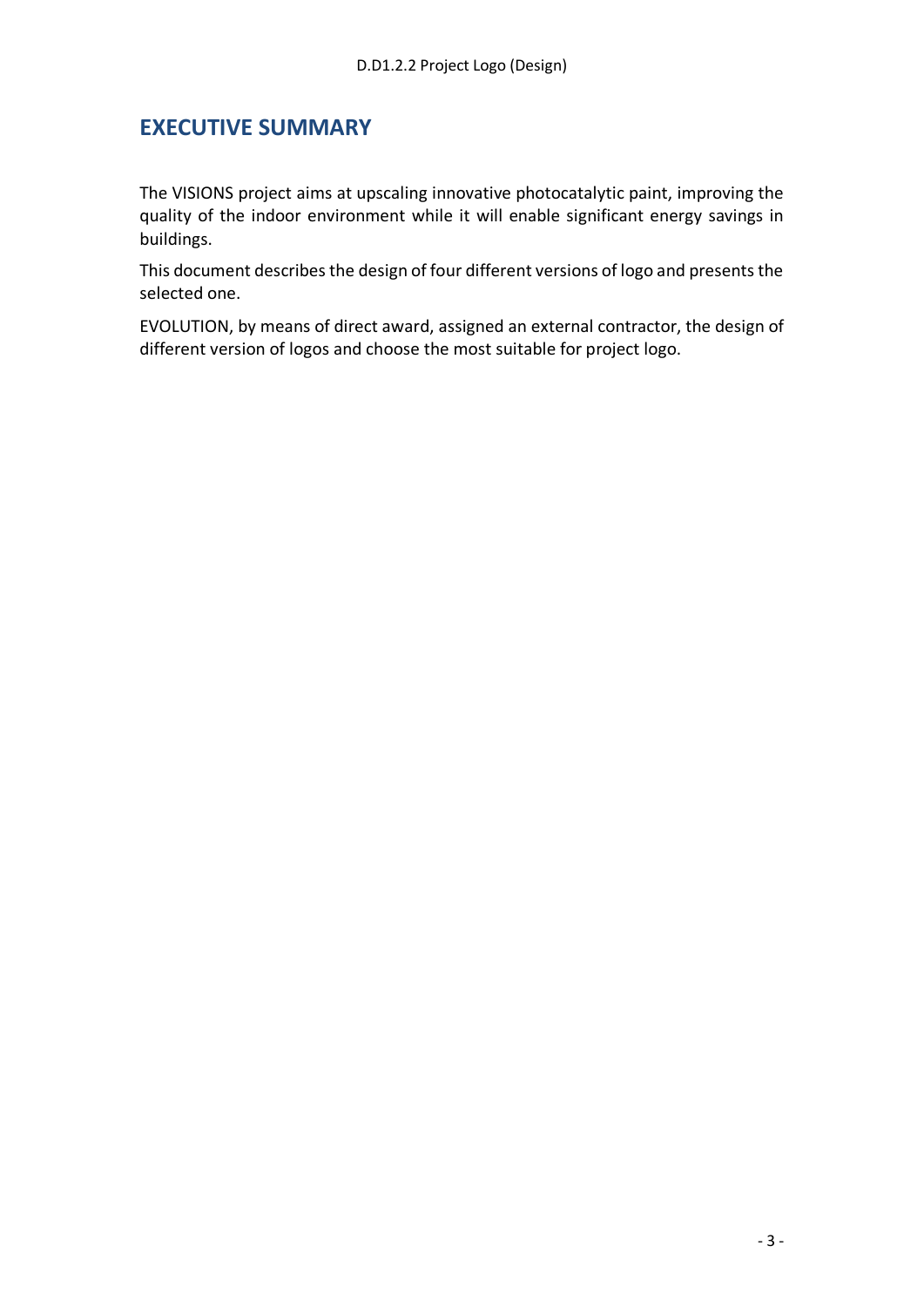### <span id="page-3-0"></span>1. Introduction

This document is the deliverable "D.D1.2.2 Project Logo (Design)" of the EU‐funded project VISIONS, describing the design of project logo, which will be presented on every dissemination tool and will follow the project during and after its implementation.

#### <span id="page-3-1"></span>1.1.Purpose of this document

This deliverable is the base of all dissemination action, as presents the visual identity of the project, aiming to ensure clear, consistent and recognisable brand for all communications and to underline the project's philosophy and objectives.

Project logo reveals the identity of the project, telling the idea of the project and the benefits of its implementation, while it invites the public to get to know the project.

#### <span id="page-3-2"></span>1.2.Structure of this document

The document is arranged into two main sections.

Section 1 of the document introduces the VISIONS project and explains the purpose of this document.

Section 2 presents the different versions of the project, as designed, analyses the design ideas and ends up to the proposed - selected project logo and the mode selection, as well as the way of project logo use as a dissemination tool.

Annex I accompany this deliverable and provides the selected version of project logo in jpeg format, as short and full version.

#### <span id="page-3-3"></span>1.3.List of Beneficiaries

| <b>NCSRD</b>     | National Center for Scientific Research DEMOKRITOS                                                                   |
|------------------|----------------------------------------------------------------------------------------------------------------------|
| <b>AUTH</b>      | ARISTOTELIO PANEPISTIMIO THESSALONIKIS (Aristotle University of<br>Thessaloniki - Special Account of Research Funds) |
| <b>EVOLUTION</b> | Michopoulos I. & Ch. G.P.                                                                                            |
| <b>FORTH</b>     | Foundation of Research and Technology - Hellas                                                                       |
| <b>VITEX</b>     | YANNIDIS BROTHERS S.A. - INDUSTRIAL - COMMERCIAL -<br><b>CHEMICAL - TECHNICAL AND HOTEL BUSINESS COMPANY HERMES</b>  |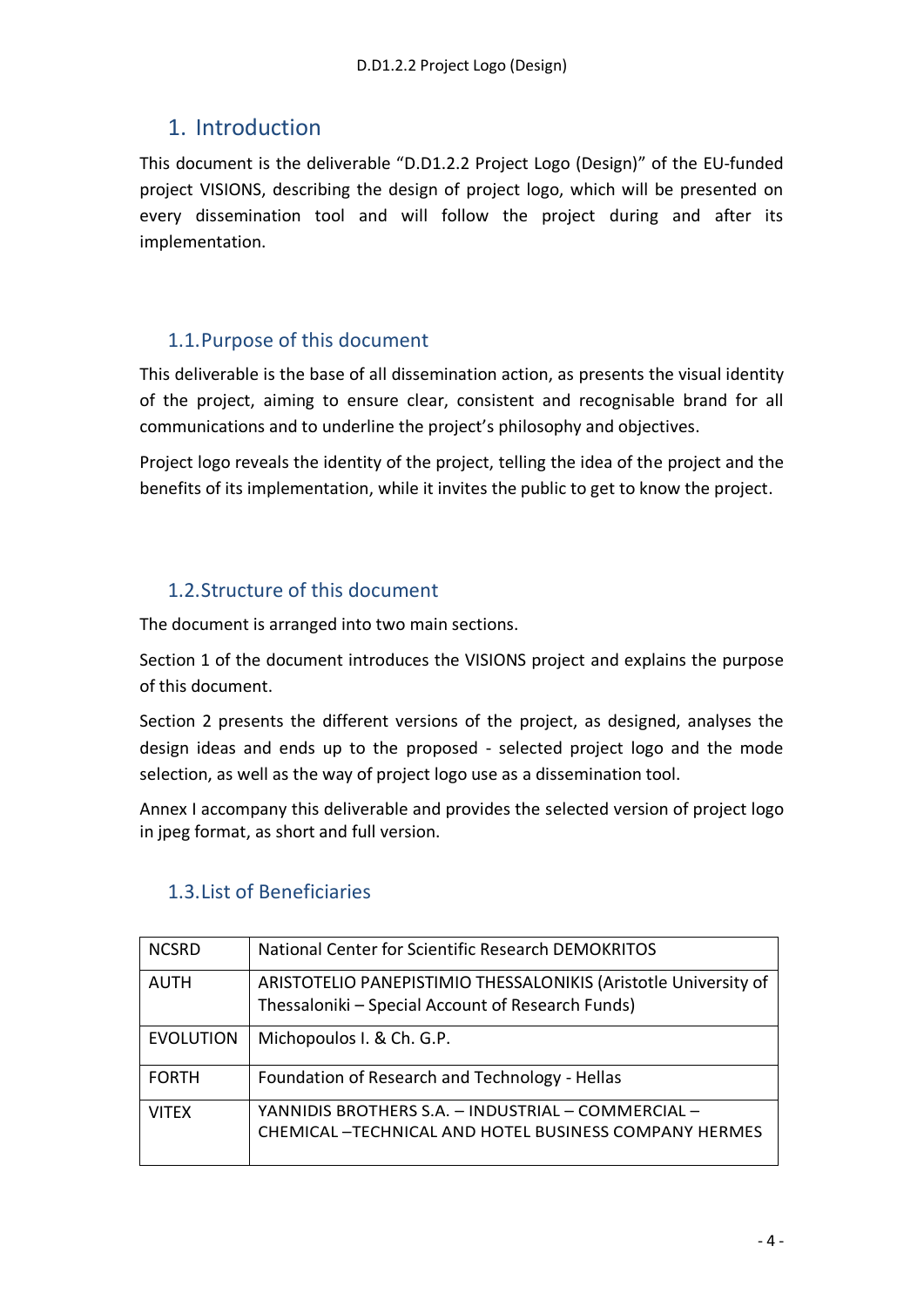# <span id="page-4-0"></span>2. Design of Project Logo

### 2.1. Design of different versions

<span id="page-4-1"></span>EVOLUTION, by means of direct award, assigned an external contractor, the design of different version of logos as presented below. The design team, based on special key words, designed four different versions.

1<sup>st</sup> version





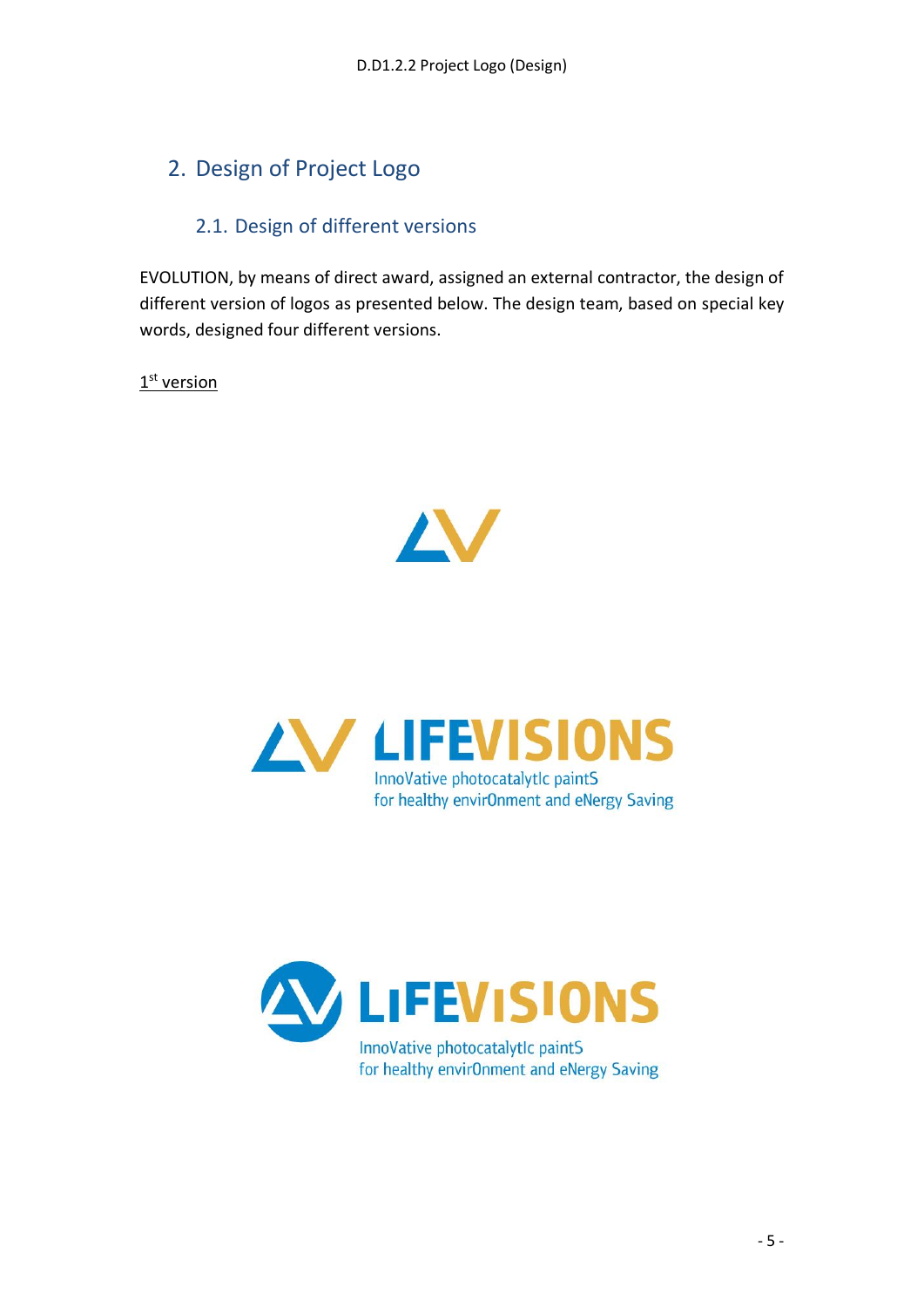2<sup>nd</sup> version



InnoVative photocatalytIc paintS for healthy envirOnment and eNergy Saving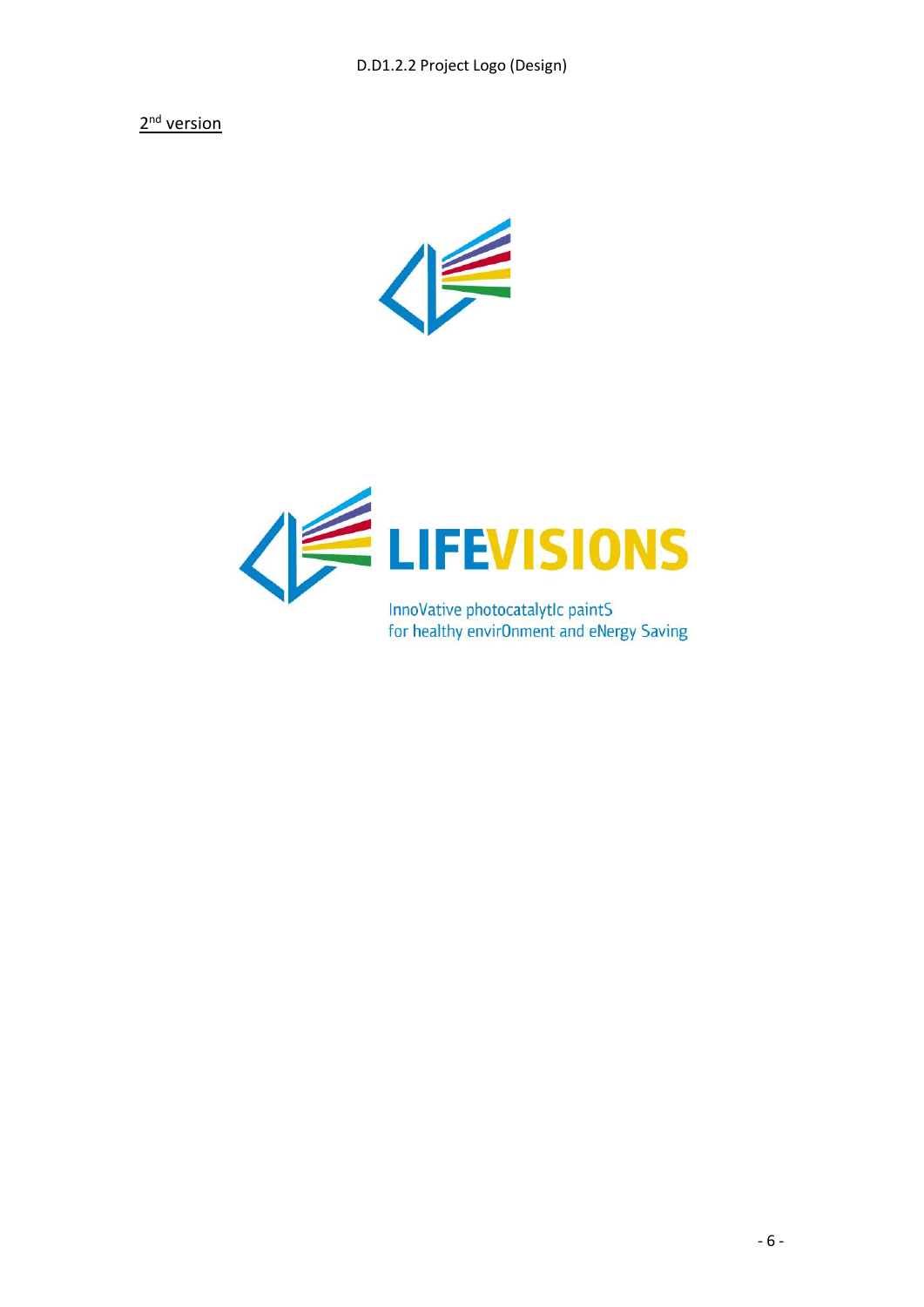3<sup>rd</sup> version



InnoVative photocatalytic paintS for healthy envirOnment and eNergy Saving



InnoVative photocatalytIc paintS for healthy envirOnment and eNergy Saving



InnoVative photocatalytlc paintS for healthy envirOnment and eNergy Saving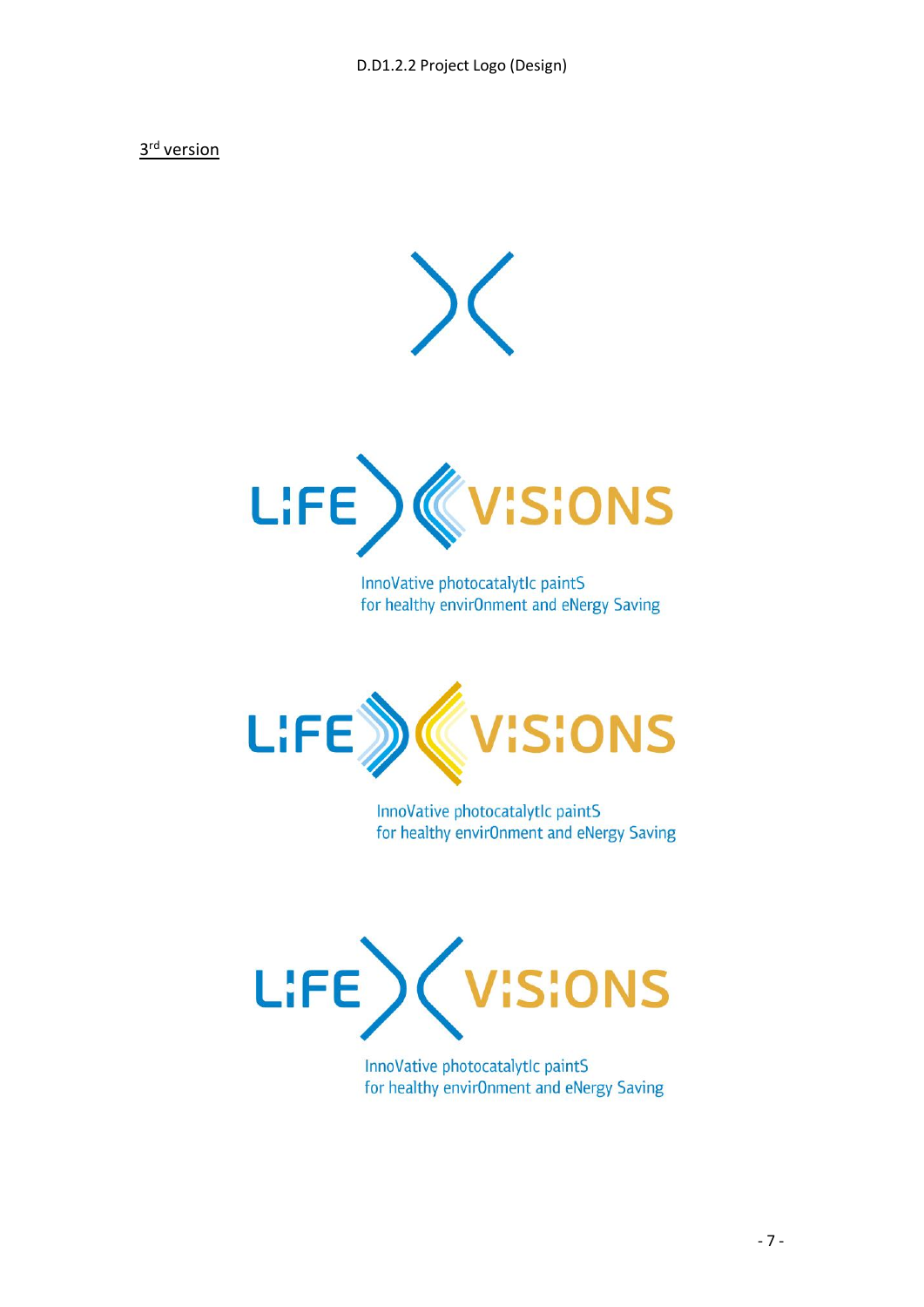4<sup>th</sup> version





InnoVative photocatalytIc paintS for healthy envirOnment and eNergy Saving



InnoVative photocatalytIc paintS for healthy envirOnment and eNergy Saving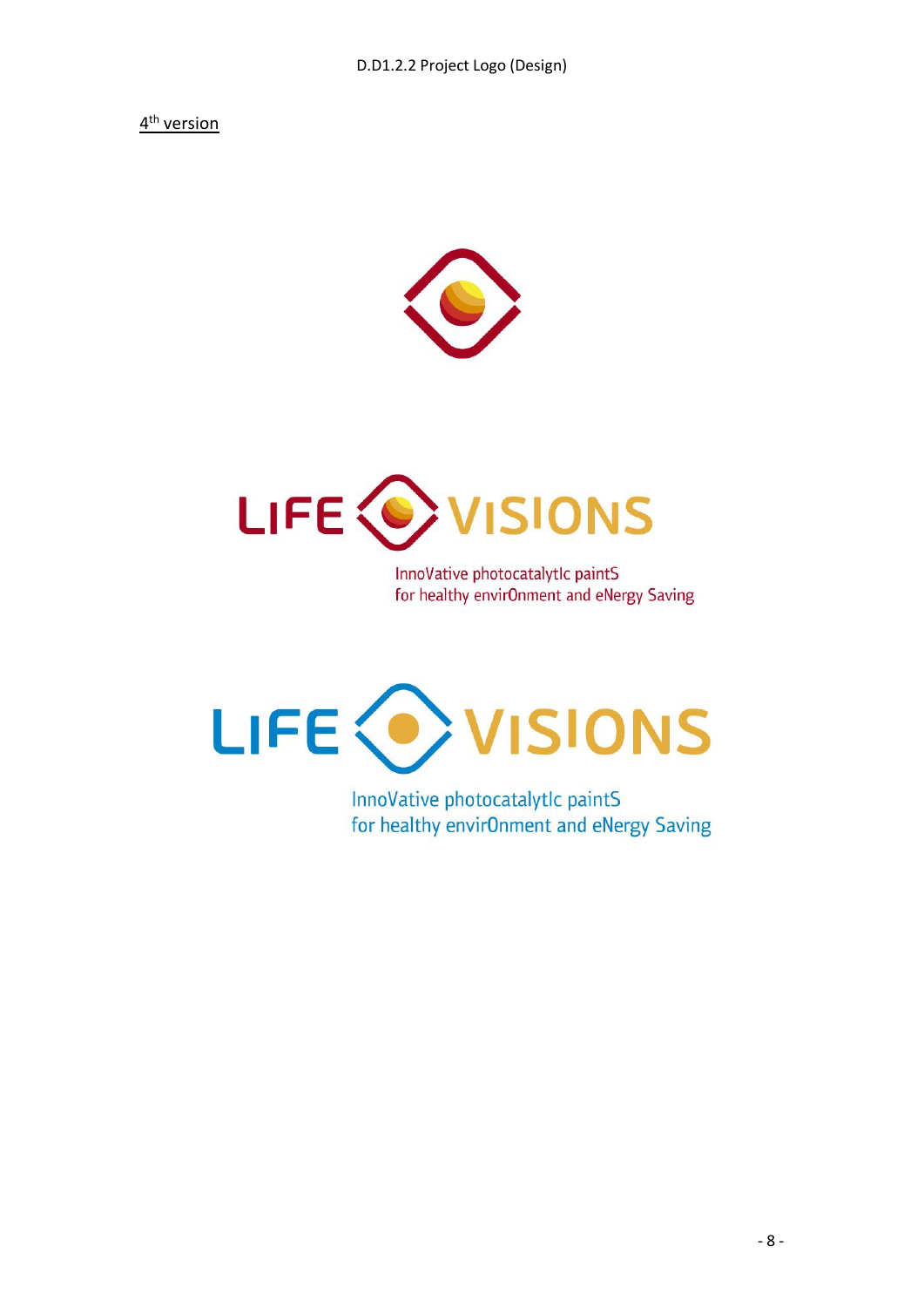#### <span id="page-8-0"></span>2.2. Design ideas and meanings

The design team carefully studied the subject, the objectives and the expected results of the project, in order to have a complete view of it. During the design special visual messages where used, aiming to reflect the ideas behind the logos, concerning the purpose of the project and the environmental issues meet the project.

In this frame, the design team tried to capture in the best way, integrated design elements, as well as meanings and symbols, such as the initials (LV) of the project's acronym LIFE VISIONS, the shape of the circle resembles the earth, the color palette, the shape of buildings, reflection elements for the reflection of the pollution and prism formation that can contain many meanings e.g. color transformation.

Each different version, contains some of the above elements, trying to cover different points of view.

#### <span id="page-8-1"></span>2.3. Proposed Project logo

Considering the above ideas, EVOLUTION proposes that the best project logo is the second, of the above versions, as follows.





InnoVative photocatalytIc paintS for healthy envirOnment and eNergy Saving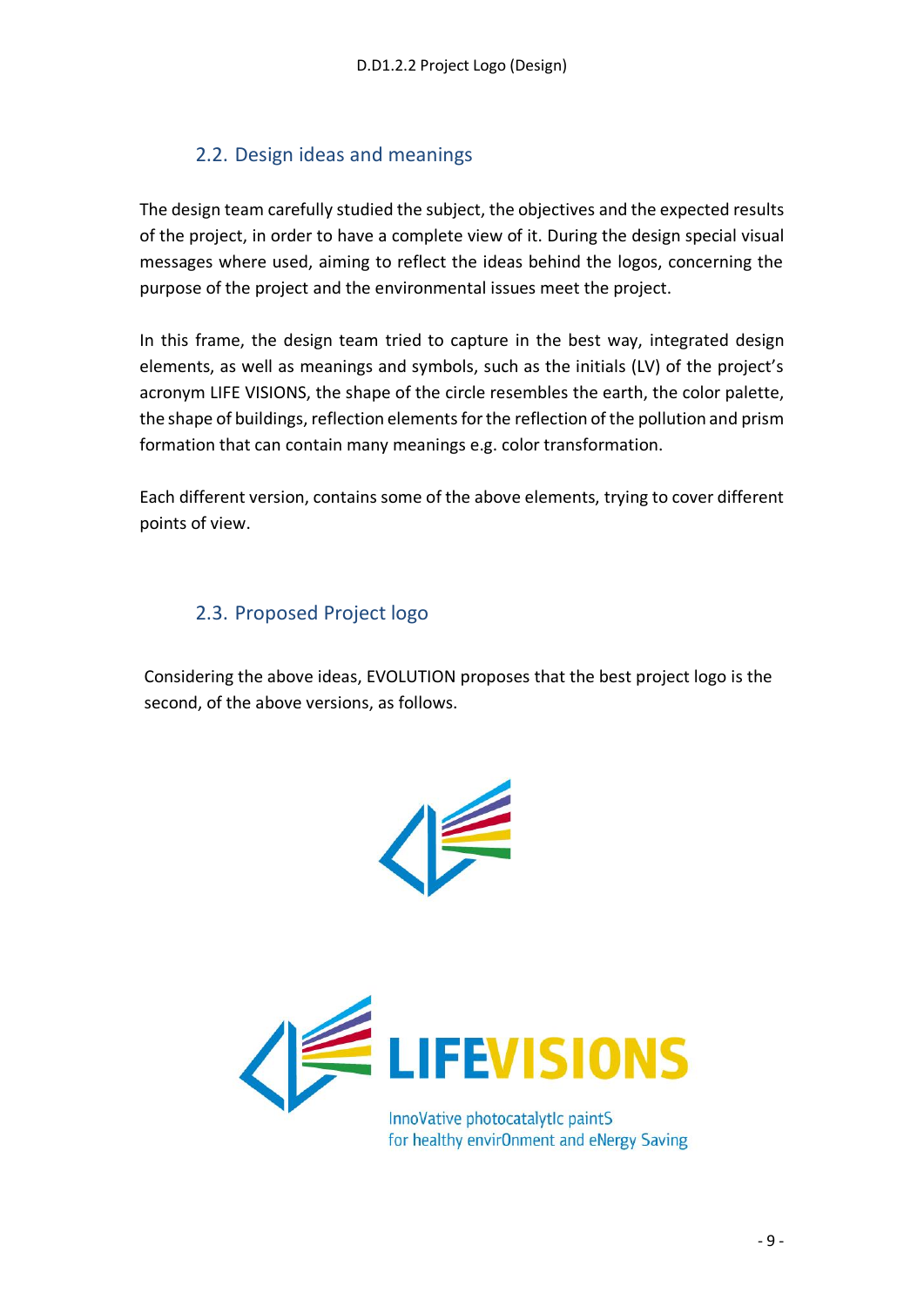Τhe criteria that led to this choice, was that this version contains most of the requested elements, symbols and meanings and specifically includes the initials (LV) of the project's acronym LIFE VISIONS, the color palette, the shape of buildings, reflection elements for the reflection of the pollution and prism formation that can contain meanings as color transformation.

#### <span id="page-9-0"></span>2.4. Project Logo as a dissemination tool

The Project logo will be used on all communication materials (hard copy, electronic, display in events). It will be placed in a central and visible position of any produced material and it will never be smaller than any other logo included in the same material (e.g. if partner logos are used). All project written deliverables will place the Project Logo on the top right-hand corner. The minimum usable size of the logo is 45.5 mm.